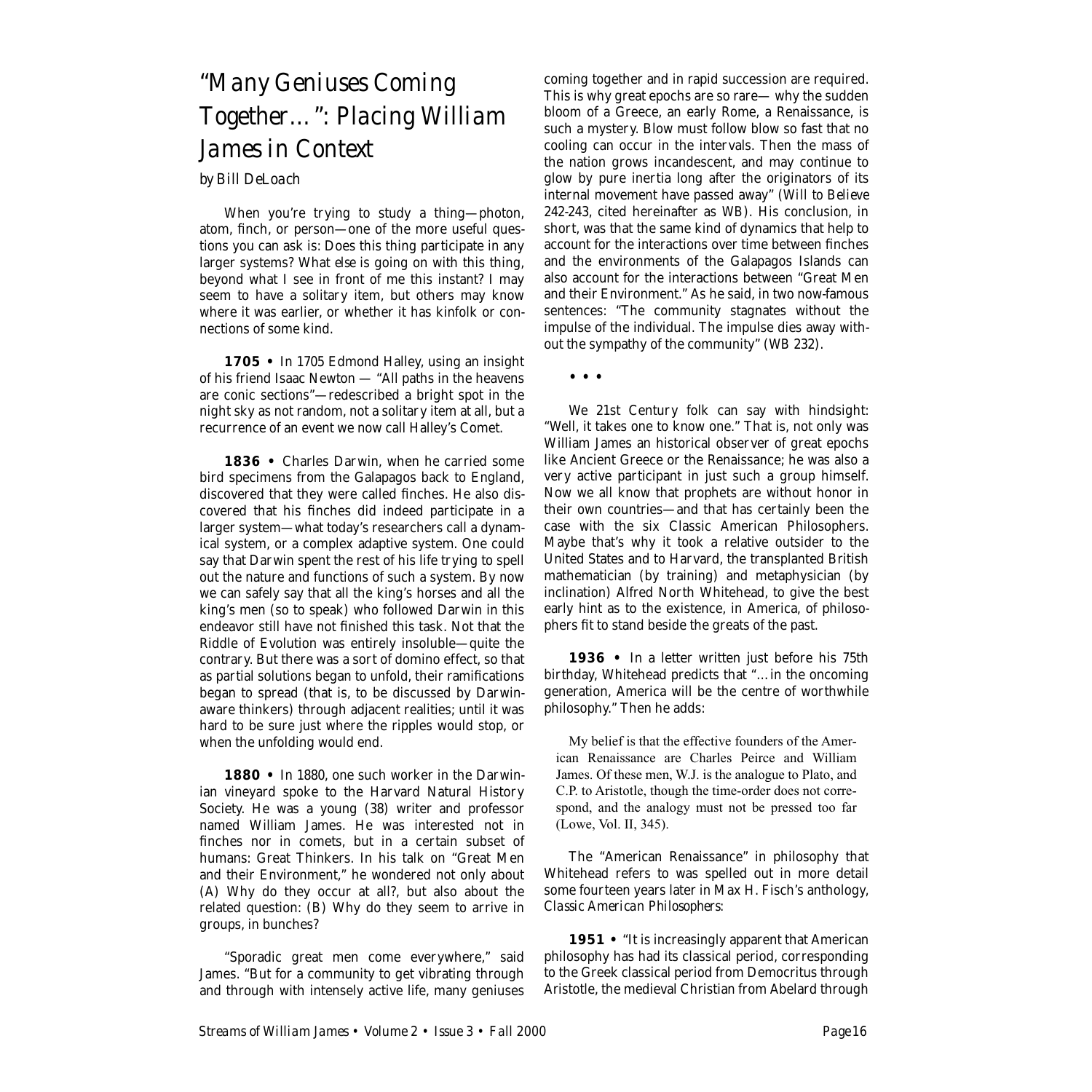Thomas Aquinas and Duns Scotus, the British from Bacon through Hume, [from Descartes through Leibnitz on the continent at about the same time,] the German from Kant through Hegel.

"Our classical period began just after our Civil War and ended just before the Second World War. Its canon is already nearly fixed. It includes six philosophers. They are Charles Sanders Peirce [1839-1914], William James [1842-1910], Josiah Royce [1855-1916], George Santayana [1863-1952], John Dewey [1859-1952], and Alfred North Whitehead [1861-1947]."1

As Ketner and Kloesel point out, the scholarship of Max Fisch is "meticulous," and this General Introduction in particular is "masterly." We can't bring you all 39 pages (with their 123 footnotes) at this point, but I do want to share enough of Fisch's argument to make you restless until you've read the whole thing.

"The history of philosophy in western civilization," Fisch begins, "has a general continuity from which no single thinker or local movement is quite cut off. There emerge, however, certain widely separated periods within which the continuity is more pervasive and intensive. Such periods are… "[here the five just mentioned—Greek, medieval Christian, British, continental, and German—are listed; to which this manifesto proposes to add a sixth 'classic period': American].

"We may call such a period classic in the sense that the leading philosophic tendencies of the culture in which it arises reach within it

- a fullness of expression,
- a mutual definition,
- a synthesis or equilibrium, and

• a permanent embodiment in texts which rapidly acquire the status of a canon and which determine the directions in which further reflection moves for generations or centuries thereafter."2

With these criteria stated, Fisch shows how the "more pervasive and intensive continuity" he refers to is manifested by his six American Philosophers, using three overall headings:

#### **(A) Personal Relations** (pp. 1-8)

In these pages Fisch traces the Harvard connections for five of his six philosophers (all but Dewey; who nonetheless served as William James Lecturer in 1931, when he "was briefly a colleague of Whitehead, and delivered at Harvard the lectures from which his *Art as Experience* grew") (2). Fisch also discusses the Johns Hopkins connection for four of his six, and makes note of "numerous cross-fertilizations" among the group (5). "Our classic period had also the continuity and the specious unity of… a long lifetime," says Fisch. "Not only were all its major figures born before the period began [in 1868]… but two are still living and writing." [Fisch published in 1951; Dewey and Santayana both died in 1952]. Around page six, Fisch begins to tell his tale "by setting down some of the more informal comments expressed in the letters of Justice Oliver Wendell Holmes, Jr., who, though an active participant in the early formulation of pragmatism, felt himself thereafter a detached but interested observer of the philosophic scene" (5,6).

#### **(B) The Climate of Opinion** (pp. 9-19)

Here Fisch covers "the difference that science made" between the worldviews of Holmes Jr. (author and Supreme Court Justice) and Sr. (author and physician). "By far the most influential single idea was that of evolution" (10). Aiding this notion were "…the sciences of man and society that arose in the late nineteenth and early twentieth century: anthropology (physical and cultural), social psychology, comparative religion and folklore, …economics, 'the new history' and 'the sociology of knowledge'" (11). We hear about Darwin… Chauncey Wright, "a leading philosophic interpreter and defender of Darwinian theory" (12)… Alexander Bain… "the prediction theory of law" of Justice Holmes; and at page seventeen Fisch suggests that "Readers new to philosophy" might want to postpone the rest of his General Introduction, and start reading the selections from or the introductions to the six philosophers.

#### **(C) Major Themes and Tendencies** (pp. 19-39)

Let me just list the fourteen headings used by Fisch. If you are already well-informed about each of these issues, it may be that there is no need for you to read any further; but most of us, I suspect, will find fresh ideas and thoughtfully-assembled evidence in these pages.

- 1. The Damnation of Descartes
- 2. The Naturalizing of Mind
- 3. The Mentalizing of Nature
- 4. From Substance to Process
- 5.The Obsolescence of the Eternal
- 6. The Reduction of Yesterday to Tomorrow
- 7. Purpose in Thought
- 8. Exit the Spectator
- 9. The Theory of Signs
- 10. Laboratory vs. Seminary Philosophy

<sup>1.</sup> Max H. Fisch, *Classic American Philosophers,* (New York: Appleton-Century Crofts, 1951; rpt. 1996, with an "Introduction" by Nathan Houser, by Fordham UP), v. Taken from the "Preface"; Descartes-Leibnitz phrase added from the "Introduction." Dates and formatting added.

<sup>2.</sup> Fisch, 1.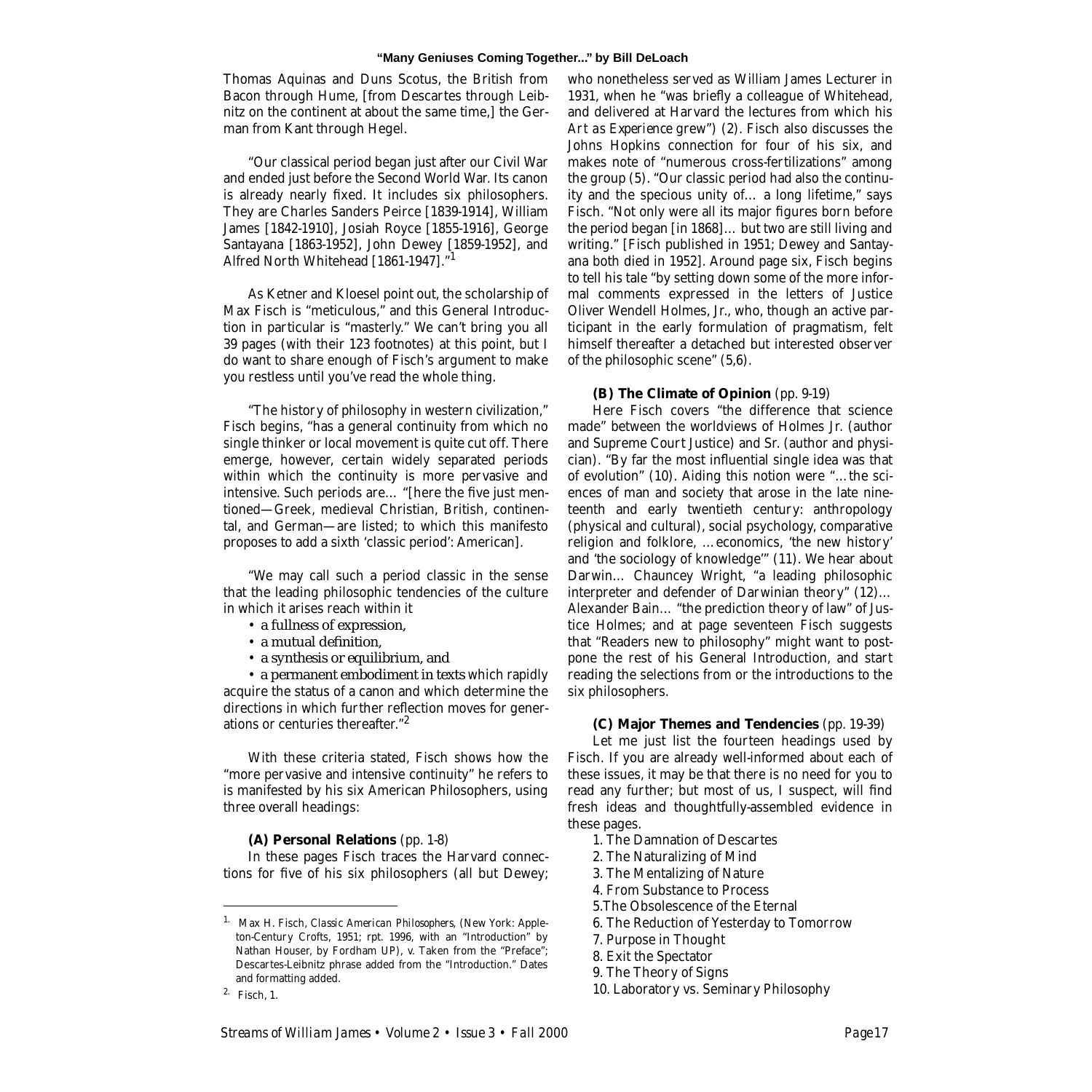- 11. Science as Cooperative Inquiry
- 12. The Supremacy of Method
- 13. Science and Society
- 14. The Great Community

Oof! Even if my attempted summary, necessarily over-brief, points to a powerful document… it makes for dry reading. We've talked about James in 1880; Whitehead in 1936 (he'd just finished reading Ralph Barton Perry's two-volume biography *The Thought and Character of William James* (1935), and found it "just like the Dialogues of Plato…"); and Fisch in 1951. To bring the story forward, here are Stanley Cavell as a reader of two cross-fertilizing geniuses, Emerson and Thoreau; and John E. Smith as a reader of another such pair, James and Peirce.

## **Two Readers, Two Tag-Teams**

My first acquaintance with Stanley Cavell came from reading his essay "Thinking of Emerson," which Russell B. Goodman included in his excellent anthology *Pragmatism: A Contemporary Reader.* The two sentences that caught my attention come at the beginning:

**1978 •** "Thinking of Emerson, I can think of my book on *Walden* as something of an embarrassment, but something of an encouragement as well, since if what it suggests about the lack of a tradition of thinking in America is right, e.g., about how Emerson and Thoreau deaden one another's words, then my concentration on understanding Thoreau was bound to leave Emerson out. He kept sounding to me like secondhand Thoreau" (Cavell, in Goodman, ed. 298).

Hmm. What a colorful way to describe two writers, two thinkers—working pretty much the same territory, but from complementary perspectives, so that each occupies the wake, or the shadow, marked out by the omissions of the other. Who else, do you suppose… what other pairs or small groups of writers have a similar pattern of dovetailed interests… such a rich cross-fertilization of ideas, lectures, books? Of course, I can't help thinking of America's Plato and Aristotle, William James and Charles Peirce.

How do I describe the tacit division of labor that James and Peirce enacted in their lifetimes, and still carry on, in many ways? William was always a people's philosopher, quite willing to acknowledge the insights he had learned by listening to "an unlettered carpenter of my acquaintance" (*WB* 256).Charles was always a philosopher's philosopher, strengthening the toolkit of professional thinkers in ways they would (eventually) recognize— even if his radical revisions were so far ahead of his time that many of his otherwise intelligent colleagues could not decipher exactly what he was driving at.

This list of contrasts could go on, but my point is that in many ways, they operated as a tag-team. Like Emerson and Thoreau, they covered more ground, or covered it more thoroughly, than either could have done working alone. That point is made much more specifically by John E. Smith in his recent book *America's Philosophic Vision.* In Chapter Three, "Two Defenses of Freedom: Peirce and James," Smith sets up his thesis with these words from his headnote:

**1992 •** "James's 'The Dilemma of Determinism' and Peirce's 'The Doctrine of Necessity Examined' are noteworthy in that they represent a striking contrast in approach while essentially arguing for the same conclusion. Both thinkers are defending real possibilities, spontaneity and chance in the scheme of things, but whereas James uses the dilemma to force the determinist to confront two undesirable consequences of the view, Peirce proceeds directly to examine and ultimately reject six reasons that have been advanced in support of determinism. The approach in each case is characteristic of their mode of thinking, something that James would have put down to 'temperament'" (Smith 53).

Towards the end of his essay, Smith concludes:

I suppose that in the end the contrast in the approach of these two thinkers should not be at all surprising. Peirce made a considerable investment in logic, while James was repeatedly affirming the belief that where logic and life collide, it is so much the worse for logic. Their orientations, moreover, are decisively different; Peirce's is cosmological and ontological, while James's is clearly anthropological. Peirce thinks from a theoretical distance and addresses himself to the rational public; James speaks from within and to the total experience of the individual person…. I see no reason, especially in connection with problems like that of freedom, why both approaches may not be legitimate…(69-70).

**• • •** 

Of course there are other groupings in which James can be considered. To cite only three:

#### **EXISTENTIAL**

**1958 •** According to William Barrett, writing in *Irrational Man: A Study in Existential Philosophy* (1958), "Of all the non-European philosophers, William James probably best deserves to be labeled an Existentialist" (p. 18). [It was this hint, by the way, which led me to choose WJ as a dissertation topic… but that's another story.]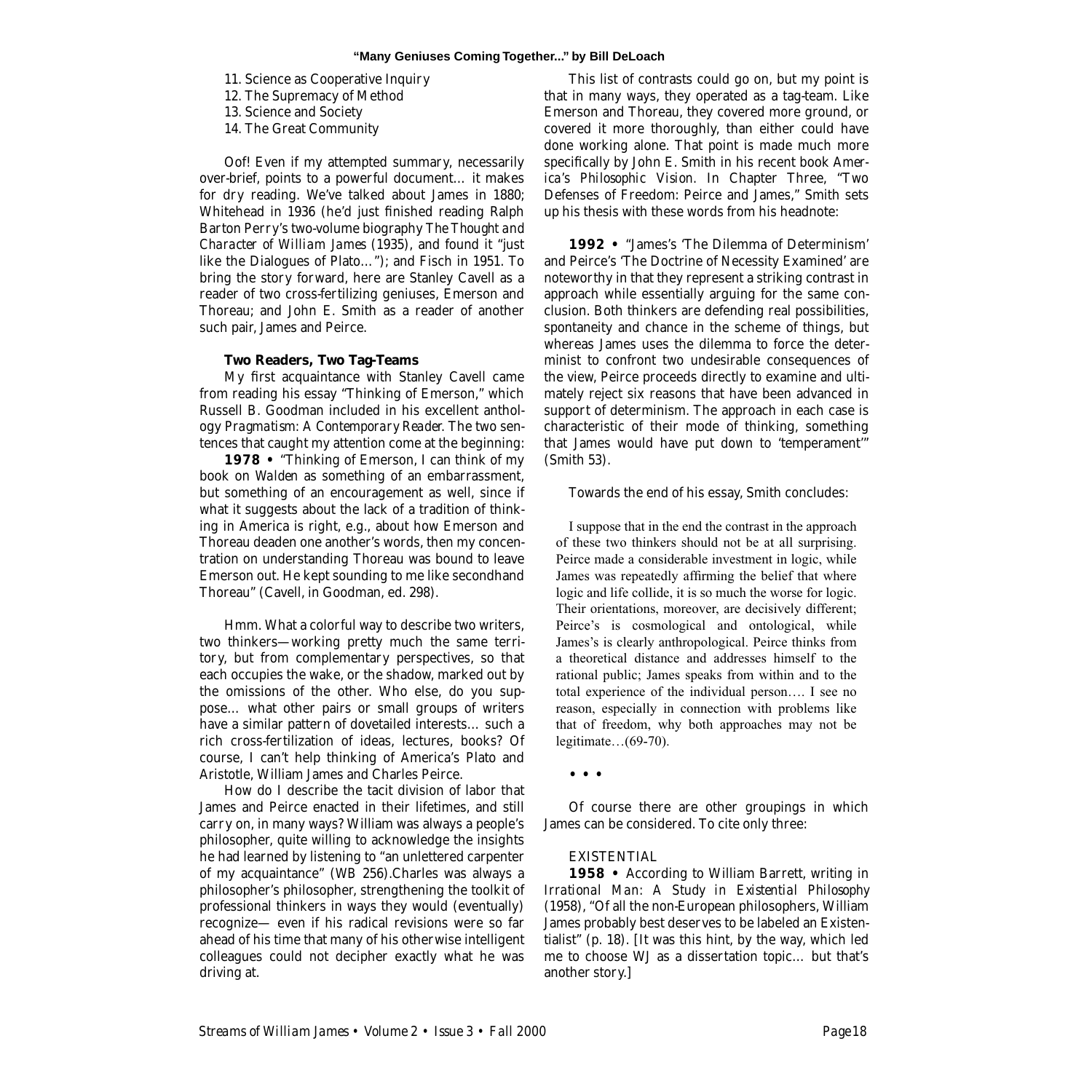#### **CONTINENTAL**

1971 • Along similar lines, when Bruce Wilshire edited an anthology titled *William James: The Essential Writings* (1971), his "Introduction" ran to 49 pages and noted that "the faulty recognition of James" comes in part from the unexpected intellectual company that WJ keeps. "Through a reading of such European thinkers as Husserl, Bergson, Heidegger, Merleau-Ponty, and Wittgenstein," writes Wilshire, "we are, somewhat ironically, helped to capture the centered vision of the American philosopher" (p. xviii).

#### PROCESS PHILOSOPHY

1992 • And finally, Nicholas Rescher maintains, in his essay on "The Promise of Process Philosophy," that "As Whitehead himself thus emphasized, process philosophy does not represent the doctrines of a particular thinker, but reflects a major tendency or line of thought that traces back through the history of philosophy to the days of the pre–Socratics. Its leading exponents were Heracleitus, Leibnitz, Bergson, Peirce, and William James, and it ultimately moved on to include Whitehead and his school (Charles Hartshorne and Paul Weiss, as well as Andrew Paul Ushenko), and also others such as Samuel Alexander and C. Lloyd Morgan" (Rescher 75).

**• • •** 

But you can't read everything; so for me the next step (beyond reading about James himself) has been reading about his close friend Charles Peirce. For one thing, I find the recently updated biography of Peirce by Joseph Brent an excellent book and a good read, with much in it for fans of WJ to ponder. Highly recommended. For another thing, I have an especial respect for the scholarship of the late Max Fisch (1900-1995). I only met and chatted with Professor Fisch a few times, but he was always gracious and charming.

Not only did Fisch virtually invent Classic American Philosophy as a field of study; he has done more than any other scholar to retrieve the written legacy of Charles Peirce. I only became aware of this project in 1974 or '75, when my studies in the James Papers at the Houghton Library were enlivened by the regular Parade of the Texas Peirceans, led by Professor Fisch. He knew of me through his friend Ed Davidson, my dissertation advisor; and after a few words were exchanged, we managed a way to chat outside the hushed confines of the library.

Best of all was an afternoon gathering for wine and cheese, sort of a scholars' TGIF, to which Max Fisch invited both me and another Jamesian, Ignas K. Skrupskelis. I was and remain largely a neophyte in philosophy; my Ph.D. (1973) is in English, and my interest in William James is biographical. I fondly thought of this "Peirceans meeting Jamesians" event as an homage to the Metaphysical Club of the 1870s, as well as a continuation of the kind of "community of scholars" that both James and Peirce believed in. I got to ask Max himself about his research interests, and to hear about his early work with Vico, and his current work both as the designated Peirce biographer and as the lead investigator in what has become The Peirce Edition Project. His answers let me know that the Peirce Edition, to his mind, had to take precedence over the biography. Then he turned the tables on me.

"You have asked 'Why Peirce?'" he said. "Now maybe you can explain: 'Why James?'" I like to think that now, some twenty-five years later, I could give a better answer than the one I fumbled through then. Certainly Fisch was not impressed—he reminded me, as I vaguely recall, of James's shortcomings as a systematic thinker: the popular tone, the diversity of projects (some unfinished), the aversion to logic…. I tried to say something about "enough data-points to mark out a fairly definite curve," but I knew I was in over my head. Max smiled.

Let me include here a story that points to the interrelatedness of the philosophical work done by James and Peirce. The kinship and connectedness that I have in mind runs far deeper than the surface frictions that may take place between two thinkers. Charles Peirce was less than happy about a gesture of praise from William James, when James mailed him a pre-publication copy. I'm referring to WJ's "Appendix C: On the Notion of Reality as Changing," which he attached to *A Pluralistic Universe,* the book publication of his 1908 Hibbert Lectures at Oxford. This led to an exchange of letters that reveals both the surface friction and the deeper cooperation between two thinkers with differing temperaments.

#### **1909 •** Appendix C, excerpt:

"Volumes i, ii, and iii of the *Monist* (1890-93) contain a number of articles by Mr. Charles S. Peirce, articles the originality of which has apparently prevented their making an immediate impression, but which, if I mistake not, will prove a gold mine of ideas for thinkers of the coming generation. Mr. Peirce's views, though reached so differently, are altogether congruous with Bergson's. Both philosophers believe that the appearance of novelty in things is genuine…. Peirce's 'tychism' is thus practically synonymous with Bergson's 'devenir réel'."[James *Essays / Pluralistic* 283]

### **CSP to WJ, March 9, 1909:**

[Peirce studied the proof sheets James had sent him (about 4 pp. in print); found several "points of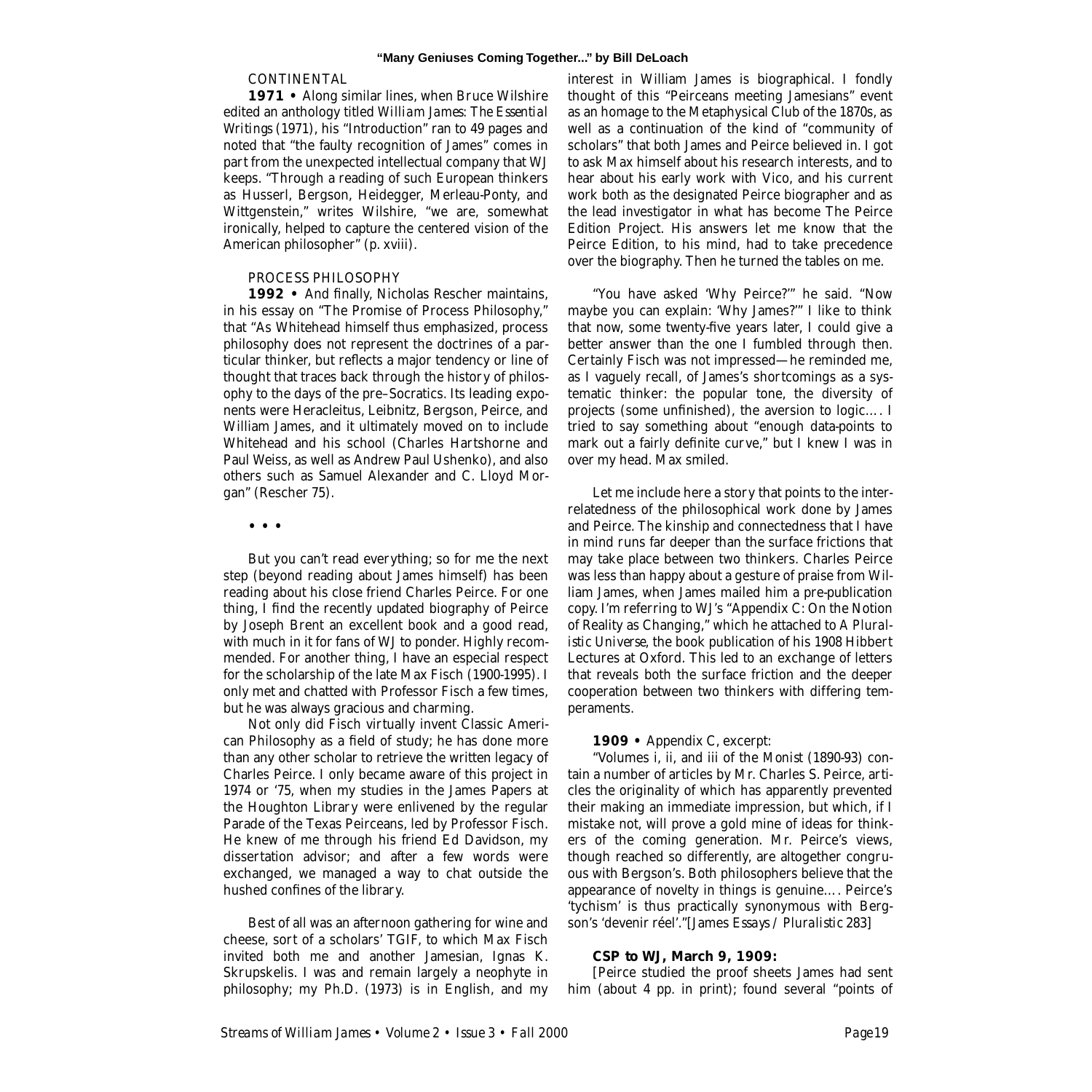logic" to discuss…] "and when I had filled forty sheets [in reply] and when I was going on to the forty-first, I concluded that the matter would not interest you….

"I thought your *Will to Believe* was a very exaggerated utterance, such as injures a serious man very much, but to say what you now do is far more suicidal. I have lain awake several nights in succession in grief that you should be so careless of what you say…. [I]t is not very grateful to my feelings to be classed along with a Bergson who seems to be doing his prettiest to muddle all distinctions…."

# **WJ to CSP, March 10, 1909:**

"Before whom have I cast that pearl of an Appendix? I imagined it to be in the purest spirit of your synechistic tychism, and I think still that my only mistake was in sending it to you without the whole text that introduced and justified it.… Forty sheets! Lord help us!…"

Now if I were a Compleat Jamesian, as I someday hope to be, I could show you just how Peirce's ideas dovetail nicely with those of Bergson; and how both sets of ideas fit into and help to fulfill the Pluralistic Universe of James. But that day is not yet. Let me conclude with a simple anecdote, and an intriguing project by a recent French philosopher who was a disciple (in a sense) of both Bergson and Peirce. As you may know, both James and Peirce participated, off and on, in an informal study group in Cambridge called the Metaphysical Club. No dues were collected, no officers were elected, and the club was forbidden to take any stand on any issue. Here's "an account by one of James's students, reported by Fisch," to suggest what went on:

In conversation James told of a philosophical club of which Chauncey Wright, John Fiske and others were members, at which Peirce was to read a paper. They assembled; Peirce did not come; they waited and waited; finally a two-horse carriage came along and Peirce got out with a dark cloak over him; he came in and began to read his paper. What was it about? He set forth, James said, how the different moments of time got into the habit of coming one after another [for Peirce, all regularity is the result of taking habits]. (Brent, p. 86)

In his list of fourteen "Major Themes and Tendencies" which characterize "The Classic Period in American Philosophy," Fisch takes up as #5 "The Obsolescence of the Eternal." In discussing "The shift from eternalism to temporalism, the cult of 'taking time seriously,'" Fisch points out that "As there are no immutable species since Darwin, so there are no eternal laws of nature since Peirce and Whitehead" (Fisch,

*Classic,* p. 23).

Despite his reluctance to be "classed along with Bergson," then, Peirce did share with James's French friend and correspondent, a strong interest in "taking time seriously." Bergson's first book was titled *Time and Free Will: An Essay on the Immediate Data of Consciousness* (1889). Bergson always insisted on a sharp distinction between time-as-experienced, or *duration,* and time as a concept, or mere "clock time." If "taking time seriously" is indeed a cult, it is a big one; along with the six American philosophers and Henri Bergson, one would have to include Martin Heidegger, who became a major figure following the publication of his big book: *Being and Time* (1927).

And finally, what about movies, arguably the major art-form of our own times. Aren't movies—American, European, Asian, all movies—largely about time? That's what French philosopher Gilles Deleuze (1925- 1995) contends. Among his last publications are two books about the theory, the philosophy, of movies: *Cinema 1: The Movement-Image* (1986), and *Cinema 2: The Time-Image* (1989). Now Deleuze had been from the first a close student of the writings of Bergson. His first book was titled *Bergsonism* (1966). As his translator explains, "For Deleuze, Bergson forms part of a 'counter history' of philosophy. He was a writer like Lucretius, Spinoza, Hume or Nietzsche 'who seemed to be part of the history of philosophy, but who escaped from it in one respect or altogether'" (Deleuze, *Bergsonism,* p. 7).

So much for Bergson, but what about Peirce? In the author's "Preface to the French Edition" of *Cinema 1* we read:

"We will frequently be referring to the American logician Peirce (1839-1914), because he established a general classification of images and signs, which is undoubtedly the most complete and the most varied. It can be compared with Linnaeus's classifications in natural history, or even more with Mendeleev's table in chemistry" (Deleuze, *Cinema 1,* p. xiv). Every college or even high school student who has ever taken chemistry can recall the large "Periodic Table of the Elements" that decorated laboratory walls and science textbooks. If film study can match or exceed the interest of students in chemistry, we may soon see comparable charts mapping Peirce's triad of categories— Firstness, Secondness, and Thirdness—against several of his other triadic classifications of signs.

I would be lying if I pretended to understand all this. But even to browse in these two books, or to scan their tables of contents, shows how thoroughly Deleuze has intermixed the ideas of Bergson with those of Peirce. Besides: Deleuze must have enjoyed years and years of movie-going to have at his fingertips all the best films by all the best directors—which he certainly makes generous use of in the pages of these